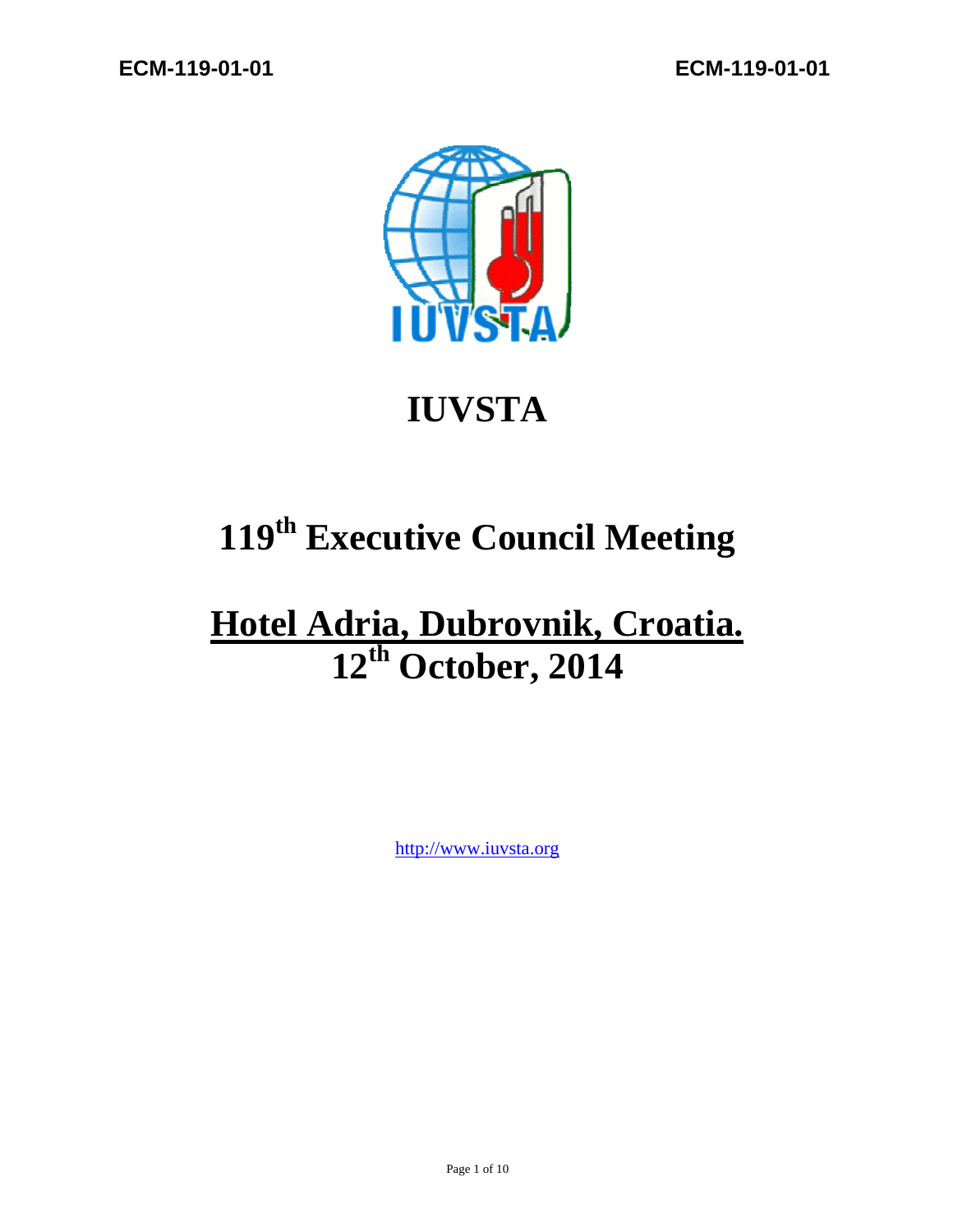This Page Blank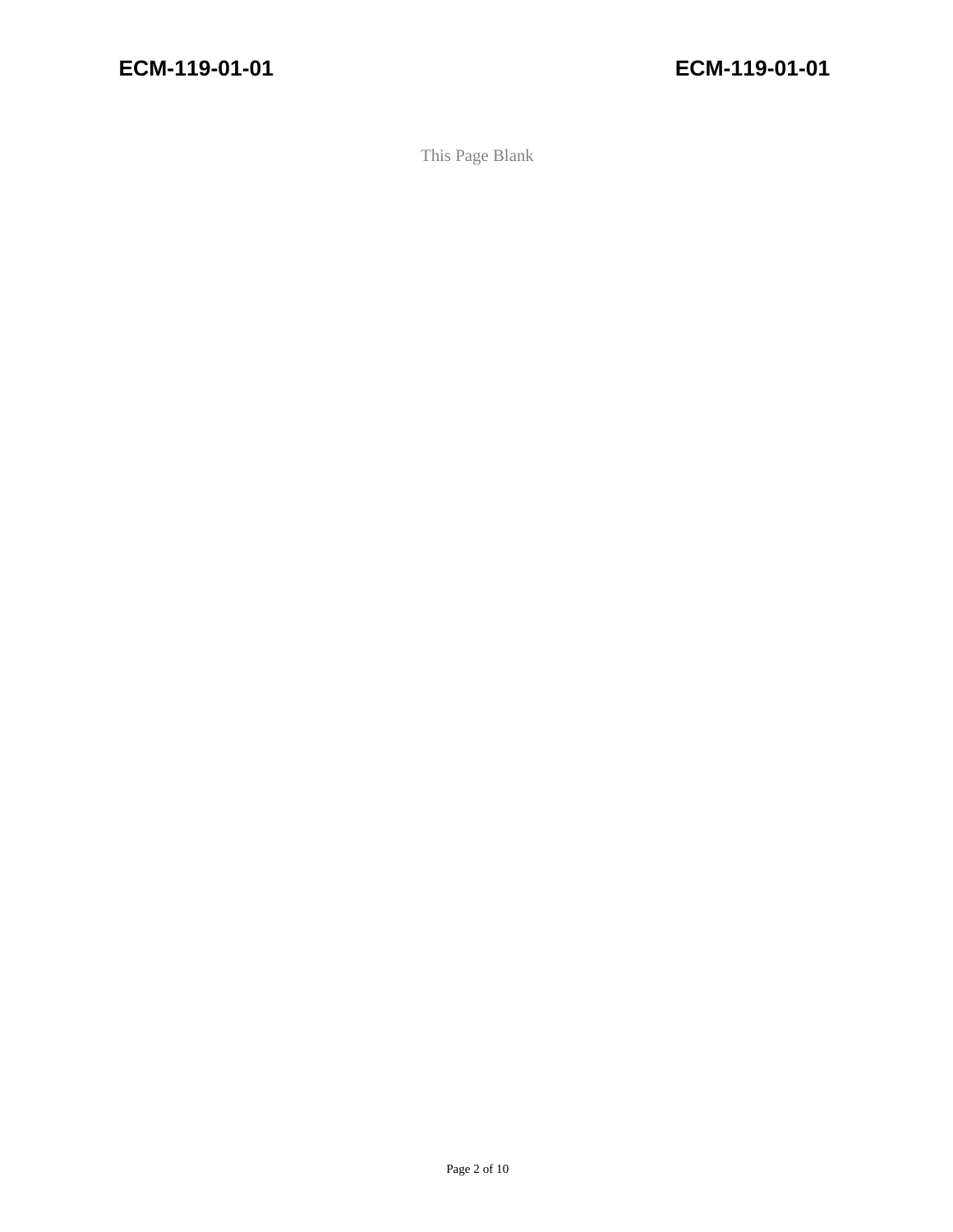### **CONTENTS**

| $\mathbf{1}$            |                    |  |  |  |  |  |
|-------------------------|--------------------|--|--|--|--|--|
| $\boldsymbol{2}$        |                    |  |  |  |  |  |
| 3                       |                    |  |  |  |  |  |
| $\overline{\mathbf{4}}$ |                    |  |  |  |  |  |
| 5                       |                    |  |  |  |  |  |
| 6                       | <b>STD REPORT.</b> |  |  |  |  |  |
| 7                       |                    |  |  |  |  |  |
|                         | 7.1                |  |  |  |  |  |
|                         | 7.2                |  |  |  |  |  |
|                         | 7.3                |  |  |  |  |  |
|                         | 7.4                |  |  |  |  |  |
|                         | 7.5                |  |  |  |  |  |
|                         | 7.6                |  |  |  |  |  |
|                         | 7.7                |  |  |  |  |  |
| 8                       |                    |  |  |  |  |  |
| 9                       |                    |  |  |  |  |  |
| 10                      |                    |  |  |  |  |  |
|                         | 11                 |  |  |  |  |  |
|                         | 12                 |  |  |  |  |  |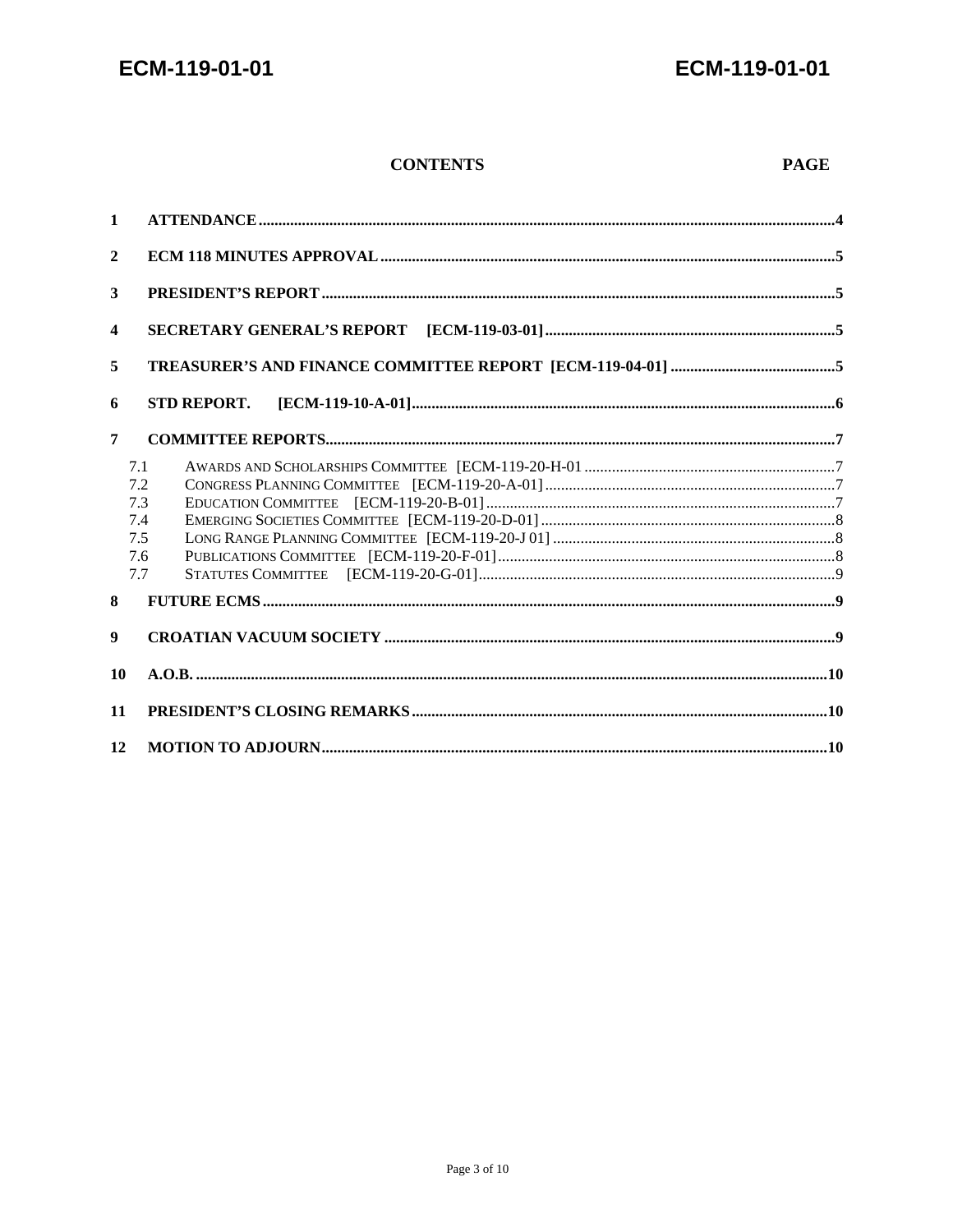## <span id="page-3-0"></span>**Minutes of the Executive Council Meeting of the IUVSTA Hotel Adria, Dubrovnik, Croatia. Sunday 12th October, 2014.**

The President, Dr Mariano Anderle, opened the meeting at 9.05 am.

#### **1 Attendance**

| Officers:    | President                  | Dr Mariano Anderle                  |
|--------------|----------------------------|-------------------------------------|
|              | <b>President Elect</b>     | Prof. Lars Montelius                |
|              | Past President             | Prof. J-J Pireaux                   |
|              | <b>Secretary General</b>   | Prof. Christoph Eisenmenger-Sittner |
|              | Treasurer                  | Prof. François Reniers              |
|              | <b>Scientific Director</b> | Prof. David Ruzic                   |
|              | Scientific Secretary       | Dr Andrej Vincze                    |
| Councillors: | Austria                    | Manfred Leisch                      |
|              | Belgium                    | Deiderik Depla                      |
|              | Croatia                    | Slobodan Milosevic                  |
|              |                            | Nikola Radic (alternate)            |
|              | Czech Republic             | <b>Stanislav Novak</b>              |
|              | France                     | <b>Anouk Galtayries</b>             |
|              |                            | Daniel Verniere                     |
|              | Germany                    | <b>Frank Richter</b>                |
|              | <b>Great Britain</b>       | David Sykes                         |
|              | Hungary                    | László Kövér                        |
|              | Iran                       | Alireza Moshfegh                    |
|              | Italy                      | Paulo Manini (alternate)            |
|              | Japan                      | Katsuyuki Fuutani (alternate)       |
|              | Korea                      | Geun Young Yeom                     |
|              | Poland                     | Leszek Markowski (alternate)        |
|              | Slovenia                   | Janez Kovac                         |
|              | Sweden                     | Ulf Karlsson                        |
|              |                            | Ulf Helmersson (alternate)          |
|              | Switzerland                | Mike Seidel (alternate)             |
|              | <b>USA</b>                 | Joe Greene                          |
|              |                            |                                     |

Observers: Bonnie Tyler (Applied Surface Science Division Chair), Ivana Capan (Electronic Materials and Processing Division Chair), Reinhard Schwarz (Electronic Materials and Processing Division Secretary), Timo Gans(Plasma Science nd Technology Division Chair),Ivan Petrov (Surface Engineering Division Chair/Publications Committee Chair), Peter Varga (Surface Science Division Chair), Alberto Tagliaferro (Thin Film Division Chair), Maria Carmen Asensio (Emerging Societies Vice-Chair) Miran Mozetic (Education Committee Chair).

Maja Buljan (Croatian Vacuum Society), Hee Jae Kang (Korean Vacuum Society/IVC19). Recording Secretary: Dr D E Sykes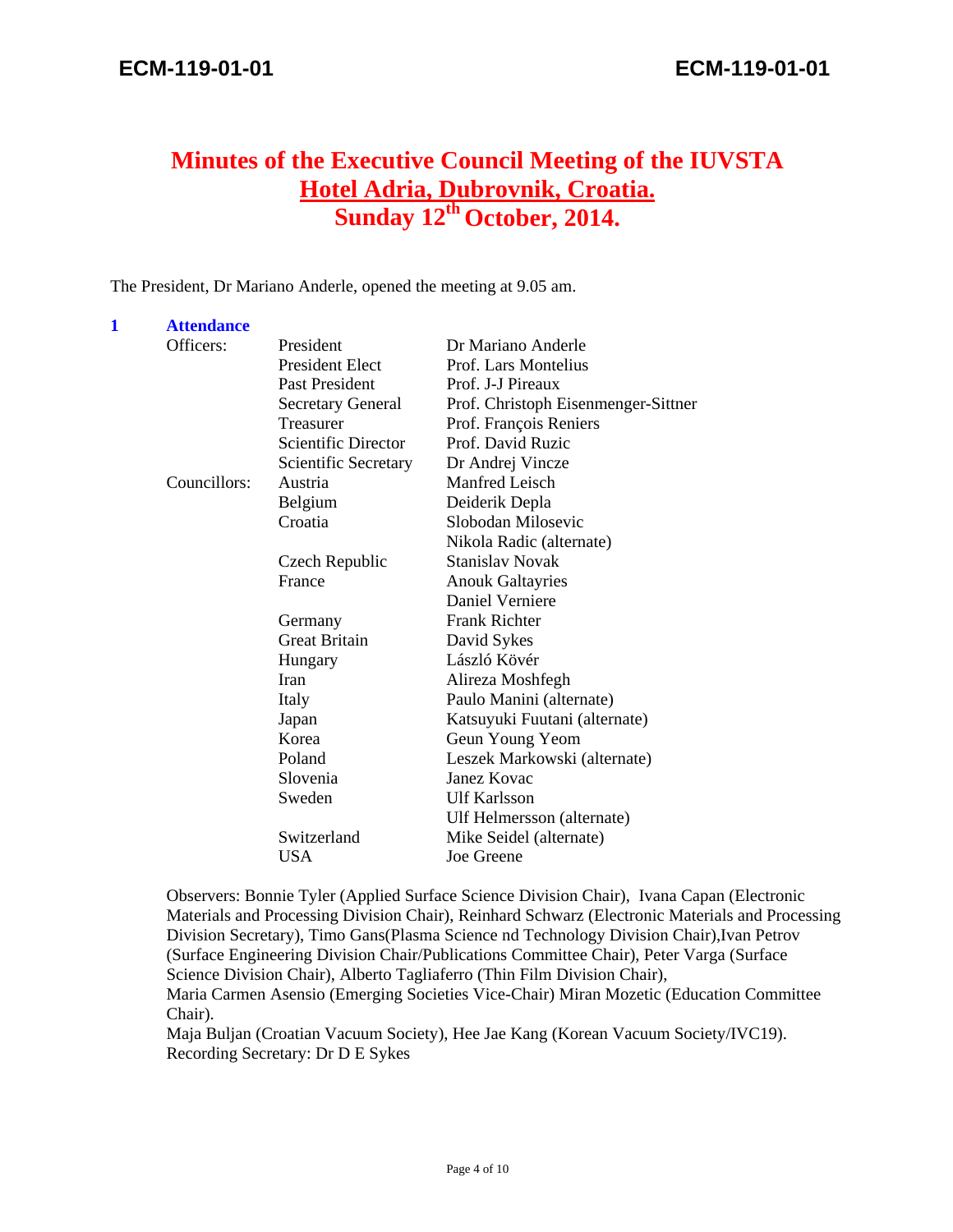<span id="page-4-0"></span>The Secretary General reported that there were thirteen Councilors and six Alternates present in the room and, with proxies, 95% of the available votes were represented and so the meeting was quorate, the quorum being 66%.

### **2 ECM 118 minutes approval**

The Secretary General reported that the minutes of ECM118 had been posted on the web by the Recording Secretary. No comments or corrections had been received and therefore the minutes were accepted as a true account.

### **3 President's Report**

The President, Dr Mariano Anderle, presented his report; he noted the affiliation of the Union to ICSU and reported that he had been active in trying to establish a closer relationship with ICSU but to date had made little progress. He had been invited to attend the forthcoming AVS meeting in Baltimore and planned to use the opportunity to develop the relationship between the two Societies.

He reported, with some sadness, the passing of three former members of the Union and read obituaries for Serge Choumoff [ECM-119-02-02], Jean-Paul Langeron [ECM-119-02-03], and John Robins [ECM-119-02-04]. The meeting stood in silence for one minute as a mark of respect.

### **4 Secretary General's Report [ECM-119-03-01]**

The Secretary General, Prof. Christoph Eisenmenger-Sittner, presented his report which had been posted on the web. He began by thanking the Italian Vacuum Society for hosting ECM118 and the Croatian Vacuum Society for hosting ECM119 in the beautiful city of Dubrovnik.

The minutes of ECM118 had been posted on the web. He stressed the importance of the web site both in terms of finding information and record keeping. He said that he would use the web for communication through the Meantime area and asked Councillors and Alternates to check regularly for new information. He thanked Ivan Petrov and John Koudelka for the work they did maintaining the Union's web site.

### **5 Treasurer's and Finance Committee Report [ECM-119-04-01]**

Prof. François Reniers, the Treasurer, highlighted the main points discussed in the Finance Committee meeting held the previous day. He showed the state of subscription payments noting that most societies had paid; he thanked the Iranian Vacuum Society who had paid for the following year as well. He showed the state of the Union's investments informing the ECM that the investment strategy was to spread the investments across several countries but avoiding those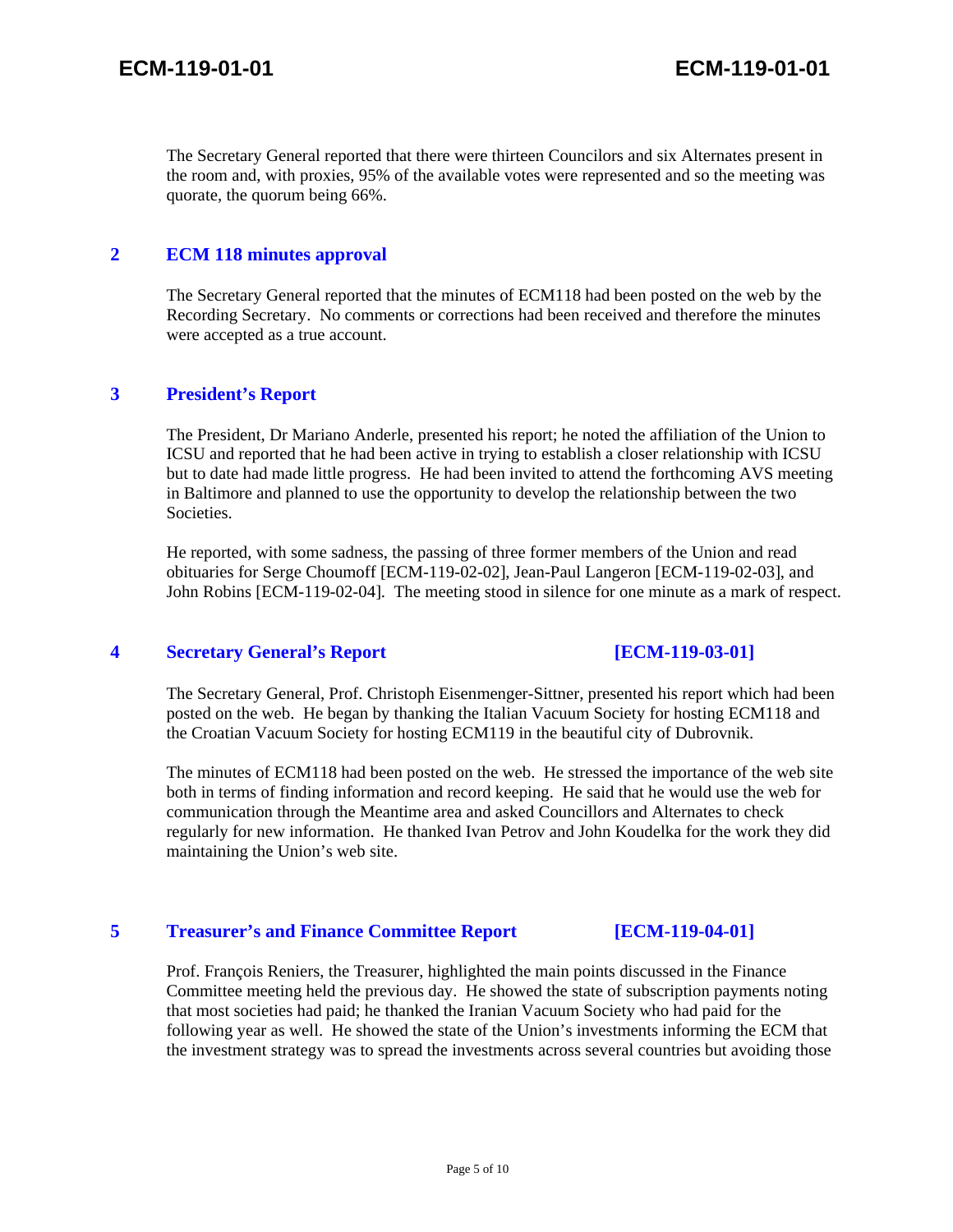<span id="page-5-0"></span>with high risk. Some funds had been chosen for capital growth whilst others provided income. Interest rates were low and finding a modest return of 4% was difficult. The level of the General Fund stood at 560kEuro. The Investment Sub-Committee will continue to make strategic investments. In order to meet the running costs of the Union, which were between 45kEuro and 55kEuro per year, a General Fund of some 900kEuro would be needed to produce sufficient income at the current rates of interest available. The investment strategy will be reviewed at the next meeting.

In the budget for the next calendar year the Treasure proposed to transfer unspent funds in the budget line for Education to the budget line for Workshops.

Questions and comments were invited; there were none.

### **6 STD Report. [ECM-119-10-A-01]**

Prof David Ruzic, the Scientific Director, reported that the STD meeting had taken place the previous day and the Division reports had been presented then and would not be repeated in the ECM. He reviewed the schools and workshops already agreed and reported that the STD had considered six proposals that had been received before the one month deadline, although they had not been circulated to the Divisions, other workshop proposals arriving after the deadline were presented but not considered despite one having been submitted to the Division Chair well in advance of the deadline. The three workshops that received more than 50% of the votes were recommended to the ECM for approval. David Sykes pointed out that two of the proposals had been positively supported very positively, two received little support and two were middle of the road. The Scientific Director took the view that those receiving more than 50% of the votes should be supported.

#### A motion **"This ECM approves IUVSTA Workshop no 75 entitled "Sheath Phenomena in Plasma Processing of Advanced Materials", to be held in Cerkje na Gorenjskem, Slovenia, 19-23 January 2015 with expenditure of up to 6k Euro"** was proposed.

The motion was approved unanimously by a show of hands with no votes cast against and no abstentions.

#### A motion **"This ECM approves IUVSTA Workshop no 76 entitled "Oxide Nanostructures on Metal Surfaces", to be held in Avila, Spain, 6-10 July 2015 , with expenditure of up to 6k Euro"** was proposed.

The motion was approved by a show of hands with two votes cast against and two abstentions.

A motion **"This ECM approves IUVSTA Workshop no 77 entitled "Surface Processes, Gas Dynamics and Vacuum Technology of Cryogenic Vacuum Systems", to be held in Fuefuki, Japan, 15-20 August 2016 , with expenditure of up to 6k Euro"** was proposed. The motion was approved by a show of hands with no votes cast against and one abstention.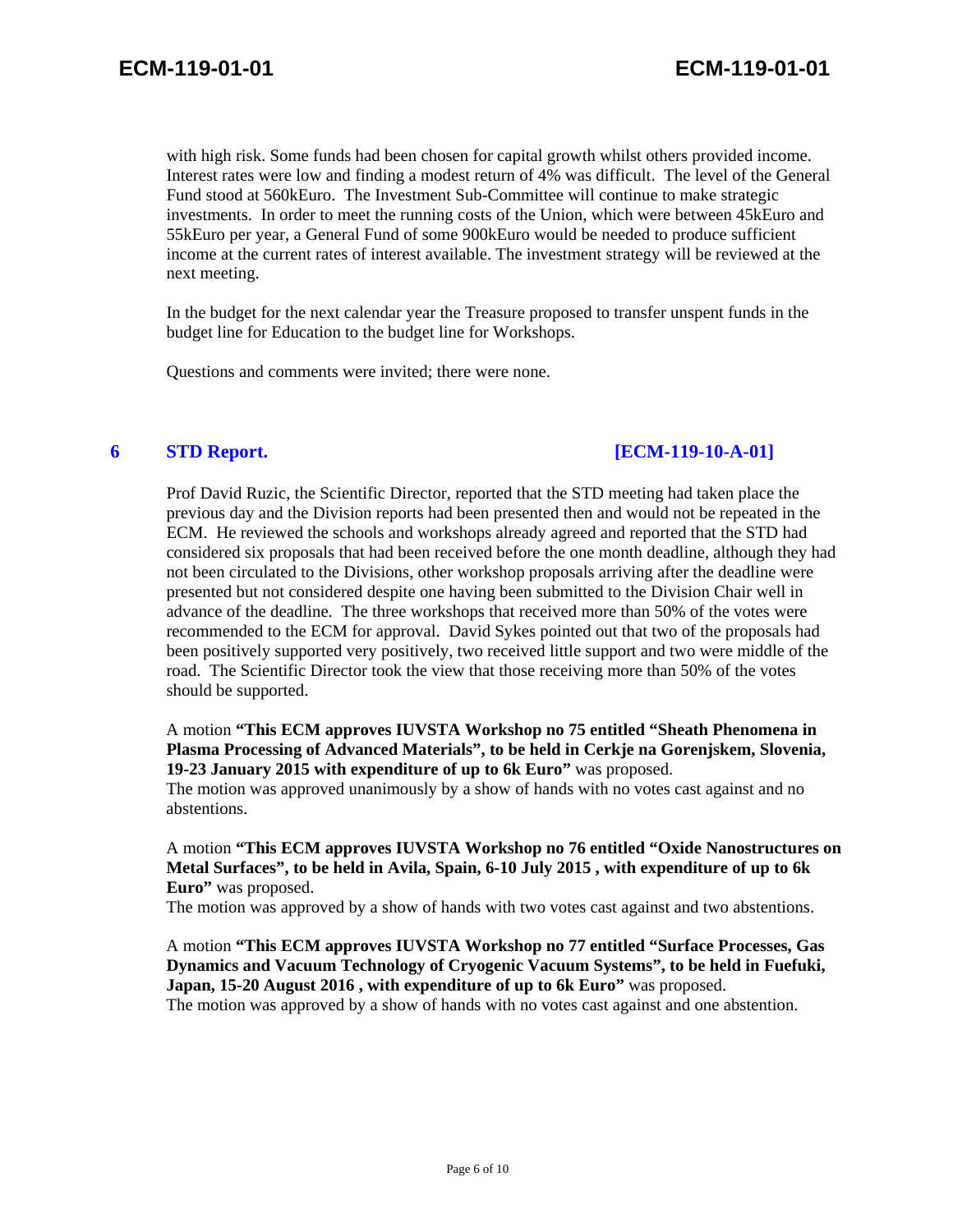### <span id="page-6-0"></span>**7 Committee Reports**

The President invited the Chairs of the Committees to present their reports.

#### **7.1 Awards and Scholarships Committee [ECM-119-20-H-01**

Frank Richter, the Deputy Chair of the Awards and Scholarship Committee reported that the committee had discussed the Elsevier Student awards, the Welch Scholarship, which remained in suspension for a further year, and the World Transfer Programme.

#### **7.2 Congress Planning Committee [ECM-119-20-A-01]**

Anouk Galtayries, Chair of the Congress Planning Committee, reported that the Committee received reports from recent meetings and a report from the Korean Vacuum Society on progress with the organisation of IVC20. She invited Prof. H J Kang, president of the Korean Vacuum Society, to say a few words. Prof. Kang gave a history of the Korean Vacuum Society saying that 2016 will be the twenty fifth anniversary of the society and invited everyone to Busan for IVC20 in 2016.

Anouk Galtayries reported the changes to the schedule for the ICN+T series of conferences. She remarked that the chair of a recent conference had requested guidelines for organising a meeting; it was thought that such guidelines already existed and, together with the Secretary general, undertook to review the written guidelines that were available. In conclusion, she thanked all those who had worked with her over the past year.

### **7.3 Education Committee [ECM-119-20-B-01]**

Miran Mozetic, Chair of the Education Committee, reported that the President Elect had given a report on the new International Nanotechnology Institute in Portugalwhere he had moved to recently to take up the post of Director. There had been no new requests for Technical Training Courses but support for a course in Pakistan had been agreed at the last meeting. The course should have taken plac in August but, because of political unrest, had been postponed until December/January; the re-scheduling of the course was agreed to by the committee subject to the approval by the ECM. The ECM unanimously approved the re-scheduling of the course with the provison that, if the course did not take place, the funds should be returned to the Union.

Visual Aids were now available on the web site. The paper based on the Highlights Seminars had now been published and was also available on the web; Alberto Tagliaferro had offered to continue the initiative to publish a paper based on the forthcoming Highlights Seminars.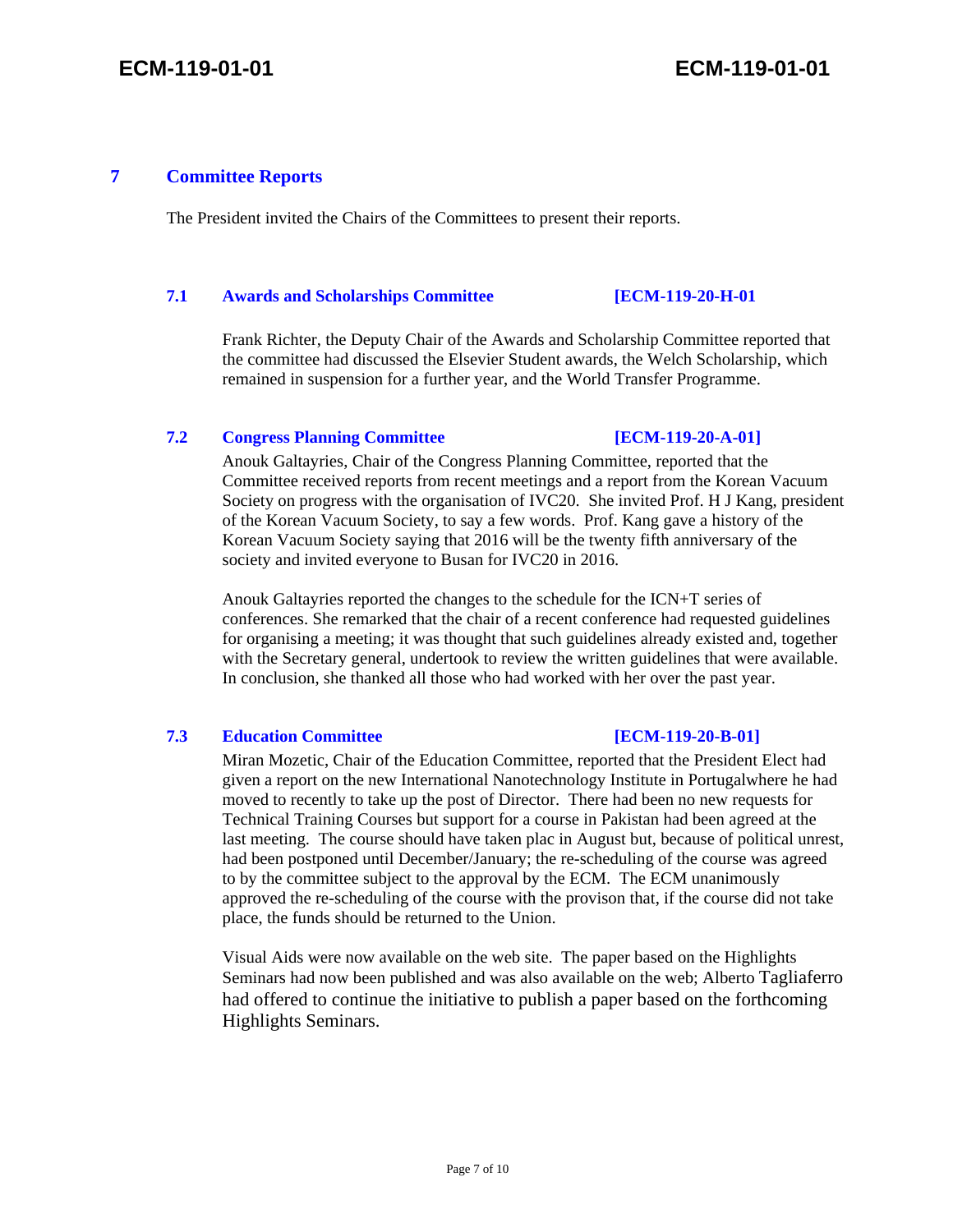### <span id="page-7-0"></span>**7.4 Emerging Societies Committee [ECM-119-20-D-01]**

Joe Greene, Chair of the Emerging Societies Committee, explained that, as most of the Councillors/Alternates had been present at the meeting, he did not intend to repeat the discussion in the ECM. He summarised the situation with regard to new members of the Union; Argentina was admitted to membership at the last General Meeting in Paris and, as a result of efforts by Anouk Galtayries and Ivan Petrov respectively, Turkey and Bulgaria were likely to be in a position to join the Union at the next General Meeting in Busan. The prospect of Serbia becoming a member was also likely.

#### **7.5 Long Range Planning Committee [ECM-119-20-J 01]**

#### Lars Montelius, Chair of the Long Range Planning Committee, reminded the ECM that IUVSTA is made up of thirty two National Societies representing some 15000 individuals. He asked a series of rhetorical questions, could the Union improve its outreach? The idea of a Global Development Conference series was being discussed and a Working Group on Future Developments in Science and Technology established but could the Union do better? For example introducing scientific discussions into the meeting format, improve the efficiency of meetings and generally increase the level of activity. He considered the Union's sources of income and the level of outgoings; in order to do more, income needs to increase, should this be done by organising more conferences or attracting industrial support. He suggested that IUVSTA institute a PhD prize. He identified problems with the current level of funding for Workshops and Schools; the Union's support was now a modest contribution to the costs rather than being sufficient to support the event. He asked if things could be done better and proposed inviting all to contribute to a web based investigation of ways to improve the Union's efficacy.

He invited comment on his presentation.

Bonnie Tyler observed that, whilst Workshops supported were few in number, no priorities had been set and funding was awarded on a first come, first served basis.

David Ruzic observed that change was good and asked about the PhD prize; this would be aimed at post-doctoral researchers.

Daniel Verniere asked if the presentation could be given to all; Lars Montelius replied that it would be posted on the web site.

### **7.6 Publications Committee [ECM-119-20-F-01]**

Ivan Petrov, Chair of the Publications Committee reviewed the information held on the web site and highlighted its utility. He said the home page for the Union would be found at "iuvsta.org" rather than "iuvsta-us.org" which was causing some problems for some users.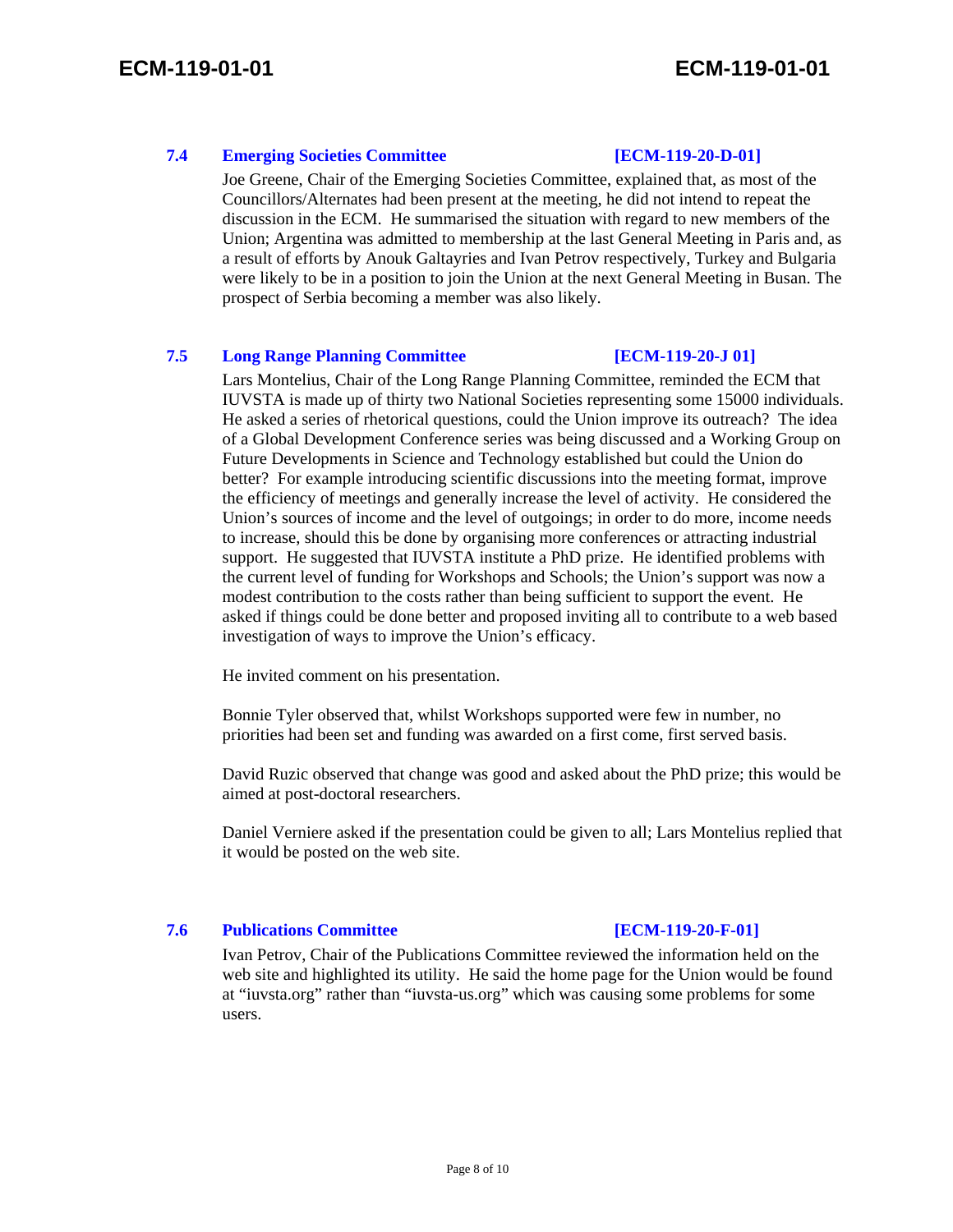<span id="page-8-0"></span>He observed that the history of the Union on the web site only went up to 2004 and needed bringing up to date and wondered if Ron Reid might be interested in doing so.

#### **7.7 Statutes Committee [ECM-119-20-G-01]**

Christoph Eisenmenger-Sittner, the Chair of the Statues Committee, reported that the Committee had discussed three issues: updating the procedures regarding the operation of Divisions which will be completed shortly; there appeared to be no immediate need to change the guidelines about the allocation of proxies although statistics on their allocation will continue to be monitored; the guidelines for technical short courses will be revised.

The President adjourned the meeting at 10.40 for a short coffee break; the meeting was reconvened at 11.05.

#### **8 Future ECMs**

The Secretary General reported that only one bid had been received from the USA to host ECM 121 and that proposal involved hosting the Highlights Seminars as well. David Ruzic resented the bid for the meeting to be held alongside the AVS meeting in San Jose which is to be held October 19-23 2015. The AVS meeting ends on the Friday lunchtime and the Highlights Seminar could be held on the Friday afternoon at no extra cost as the room was available; with nine Divisions and 20min slots the seminars would integrate with the AVS format and could be advertised in the AVS programme.. The hotel is five minutes away from the airport and the room rate 225\$ per night giving a total of 580\$ for the two nights and dinner. A meeting only option would be included for those wishing to stay in less expensive accommodation. The meeting voted unanimously to accept the American offer.

Manfred Leisch then gave an update the Austrian bid to host ECM 120 in Gratz in April 2015. The meeting will be held 17-19 April in the Hotel Weitzer which is on the bank of the river, five minutes away from the old city. There is a city bus from the International Airport to the hotel and a taxi ride is less than 20Euro. Vienna is 2hours 30 minutes away by train. The meeting fee will be in the region of 450-460Euro plus 200Euro for an accompanying person. Joe Greene pointed out that when this was discussed before there was a conflict with the date of the AVS board meeting and other meetings being held around that time. Manfred Leisch replied that he had investigated other options but found it impossible to find a suitable date without conflicts.

### **9 Croatian Vacuum Society**

Slobodan Milosovic gave a brief history of the Croatian Vacuum Society; three members had attended the first Congress in Namur and since then the society had flickered in and out of existence. In 1991 an independent Croatian Vacuum Society had been formed and admitted to the Union in 1992. ECM008 had been held in Zagreb in 1966 and ECM093 in Dubrovnik in 2003.